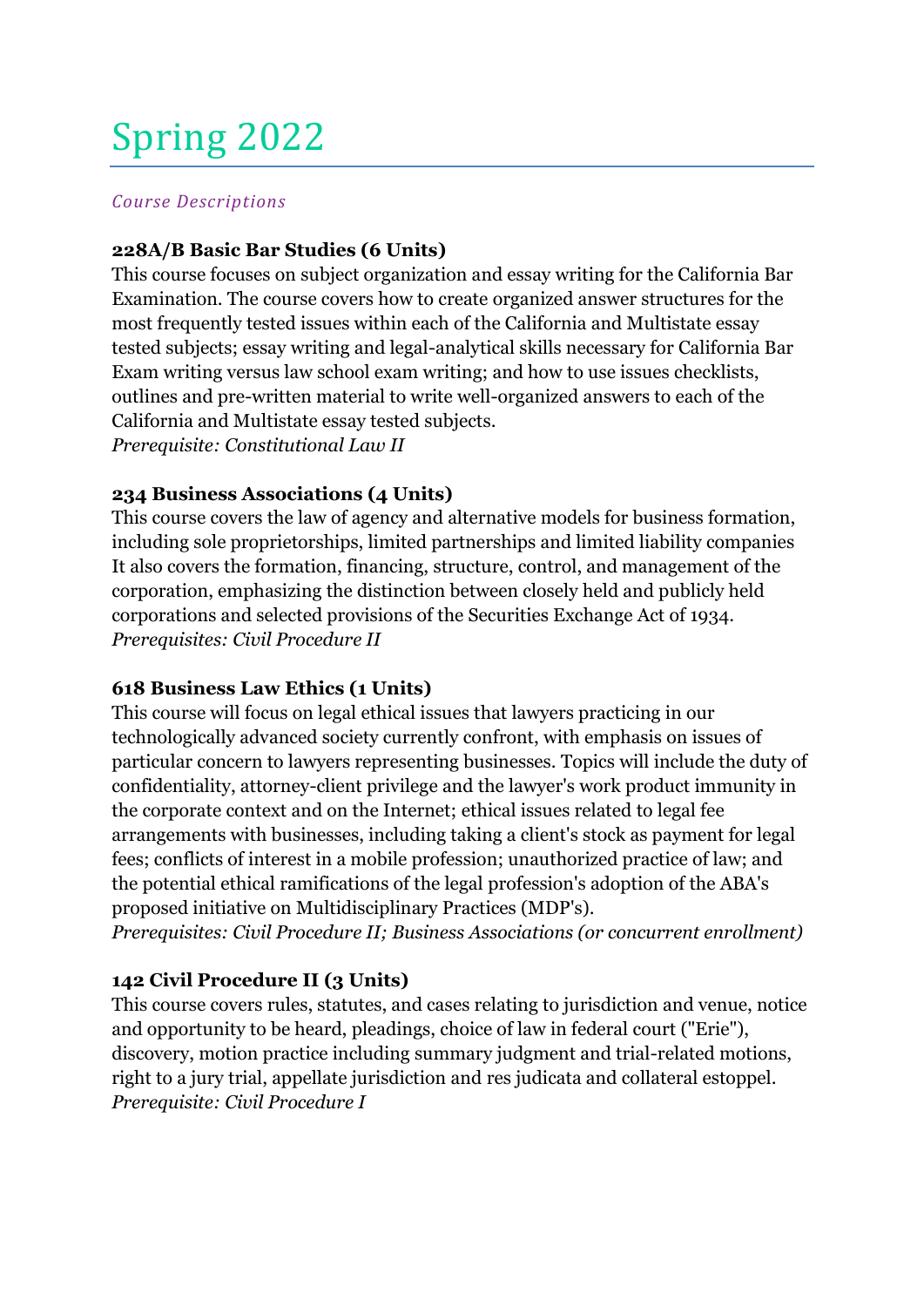## **202 Constitutional Law II (3 Units)**

This course focuses on the federal system and scope of federal powers including judicial review, authority of Congress, powers of the President, and separation of powers as well as the Equal Protection clause of the Fourteenth Amendment in the first semester. In the second semester, the course examines selected historical and contemporary controversies arising under the First Amendment (free speech and press clauses, and free exercise and establishment of religion clauses), and the Due Process clauses of the Fifth and Fourteenth Amendments to the United States Constitution.

*Prerequisite: Constitutional Law I*

## **111 Contracts I (2 Credits)**

This course, in combination with Contracts II, introduces students to the law governing private agreements. Topics may include contract formation (offer, acceptance, and consideration), promissory estoppel, and defenses to contract formation. Students are also introduced to Uniform Commercial Code provisions and related remedies.

*Prerequisite: None*

## **112 Contracts II (3 Units)**

This course continues to introduce students to the law governing private agreements. Topics may include contract interpretation, use of extrinsic evidence, excuse of perfromance, repudiation, breach, third-party contractual relationships, assignment of rights and delegation of duties, and contract remedies. Students are also introduced to Uniform Commercial Code provisions and related remedies. *Prerequisite: Contracts I*

# **423 Contracts Drafting (1 Units)**

This course instructs the student, through written exercises and drafting assignments, in applying the principles of contract law to planning, organizing and preparing a written agreement that effectuates a client's intentions. It also provides instruction on issues of legal ethics related to transactions. *Prerequisite: Contracts II*

#### **460 Corporate Finance and Accounting for Lawyers (2 Units)**

This course serves as an introduction to the fundamental financial and accounting practices used by lawyers, including topics such as the time value of money, debt and equity financing, balance sheet structure and accounting basics. It will provide an introduction to fundamental financial practices used in Contracts, Corporations, Commercial Law, Remedies and other subjects.

*Prerequisite: Business Associations (or concurrent enrollment)*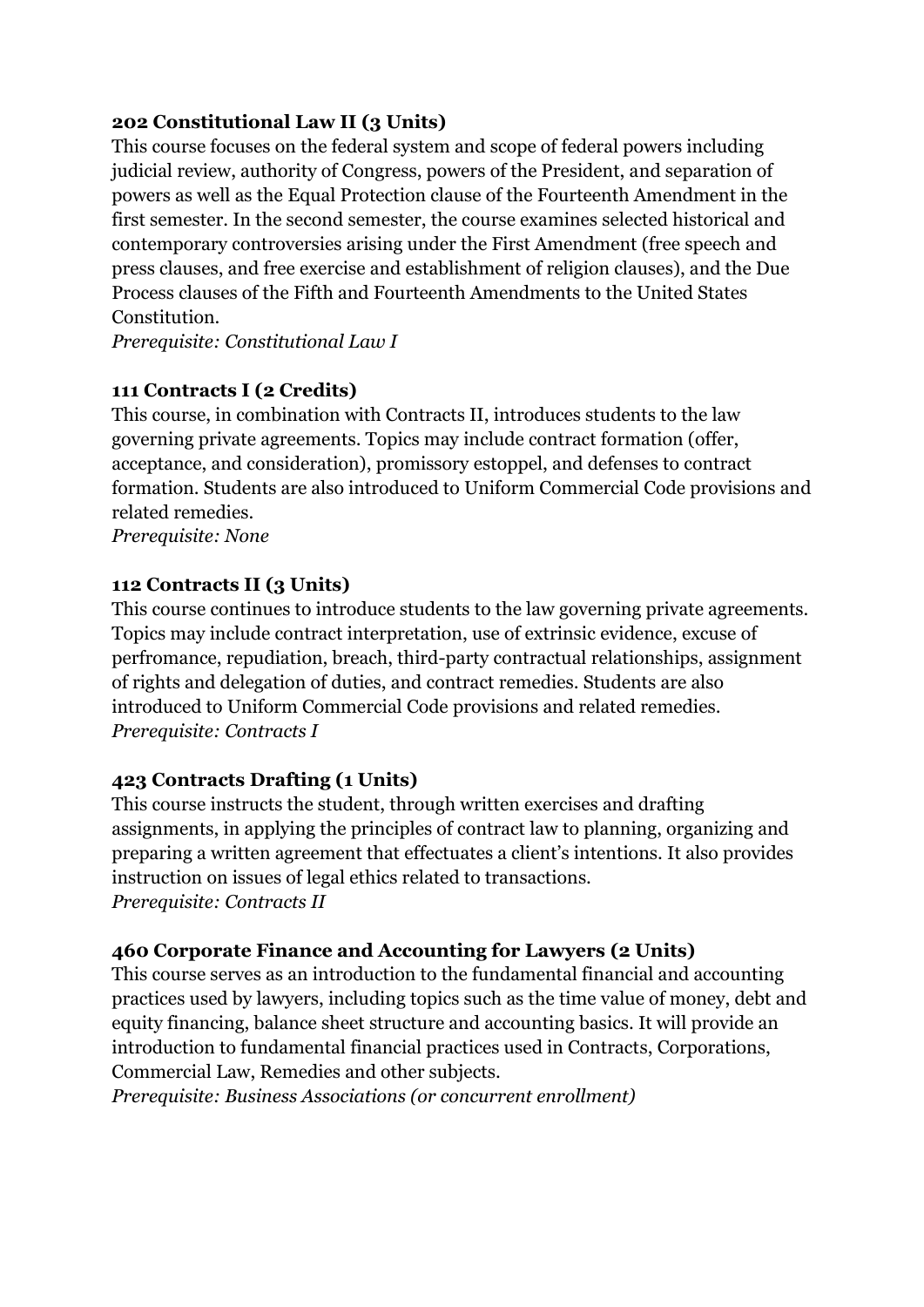# **545 Corporate Criminal Liability (3 Units)**

This course addresses the elements of the numerous types of white collar crimes, including theft by means of fraud and deception, with emphasis on investment, real estate, and credit card fraud, wire and mail fraud, identity theft, computer-related crimes, bribery and extortion, money laundering and R.I.C.O. violations including both federal and California statutes. Students will understand and apply the principles of criminal culpability as it pertains to conspiracies, aiding and abetting, and corporate versus individual criminal liability, as well as to understand the nature and function of federal Grand Jury proceedings as they relate to white collar crime investigations and indictments; identify the typical evidentiary issues attendant to a criminal white collar crime investigation and prosecution; and understand the challenges white collar crime situations present to the legal practitioner in terms of ethics and the advisement and representation of clients.

*Prerequisites: Criminal Law; Legal Writing and Research II*

# **619 Criminal Justice Ethics (1 Units)**

This course examines the ethical considerations faced by prosecutors and criminal defense attorneys in the practice of criminal law. Areas covered include Conflicts of Interest, Public Statements, Prosecutorial Discretion in Filing Charges, Advising the Client, Discovery Rules and Obligations for Prosecutors and Defense Counsel, Plea Bargaining, Client Decisions vs. Attorney Decisions, Jury Selection, Ethical Landmines during Trial, Presenting Perjured Testimony, and Improper Closing Argument.

*Prerequisite: Criminal Law*

# **110 Criminal Law (3 Units)**

This course focuses on the case and policy analysis of major common law and modern law crimes against both person and property, including inchoate offenses and common law defenses. The basic components of actus rea, mens rea, causation, and social harm are also discussed.

# **467 Criminal Law Externship (3 Units)**

Students enrolled in the Prosecutor/Public Defender Externship work an average of 14 hours per week in either the Office of the Orange County District Attorney or in the Office of the Orange County Public Defender. Students are assigned to an attorney who supervises their work on actual cases. The purposes of the externship are to introduce students to "real world" problem-solving, litigation and dispute resolution in the criminal justice process, and to expose students to the ethical dilemmas in plea-bargaining and negotiations. Students develop skills in organizing and managing legal work, and become acquainted with law enforcement personnel and techniques. Students may write memoranda, motions, preliminary hearing summaries, police report summaries, special jury instructions or writs. They may argue motions and other matters in court as permitted under California's certified law student rules.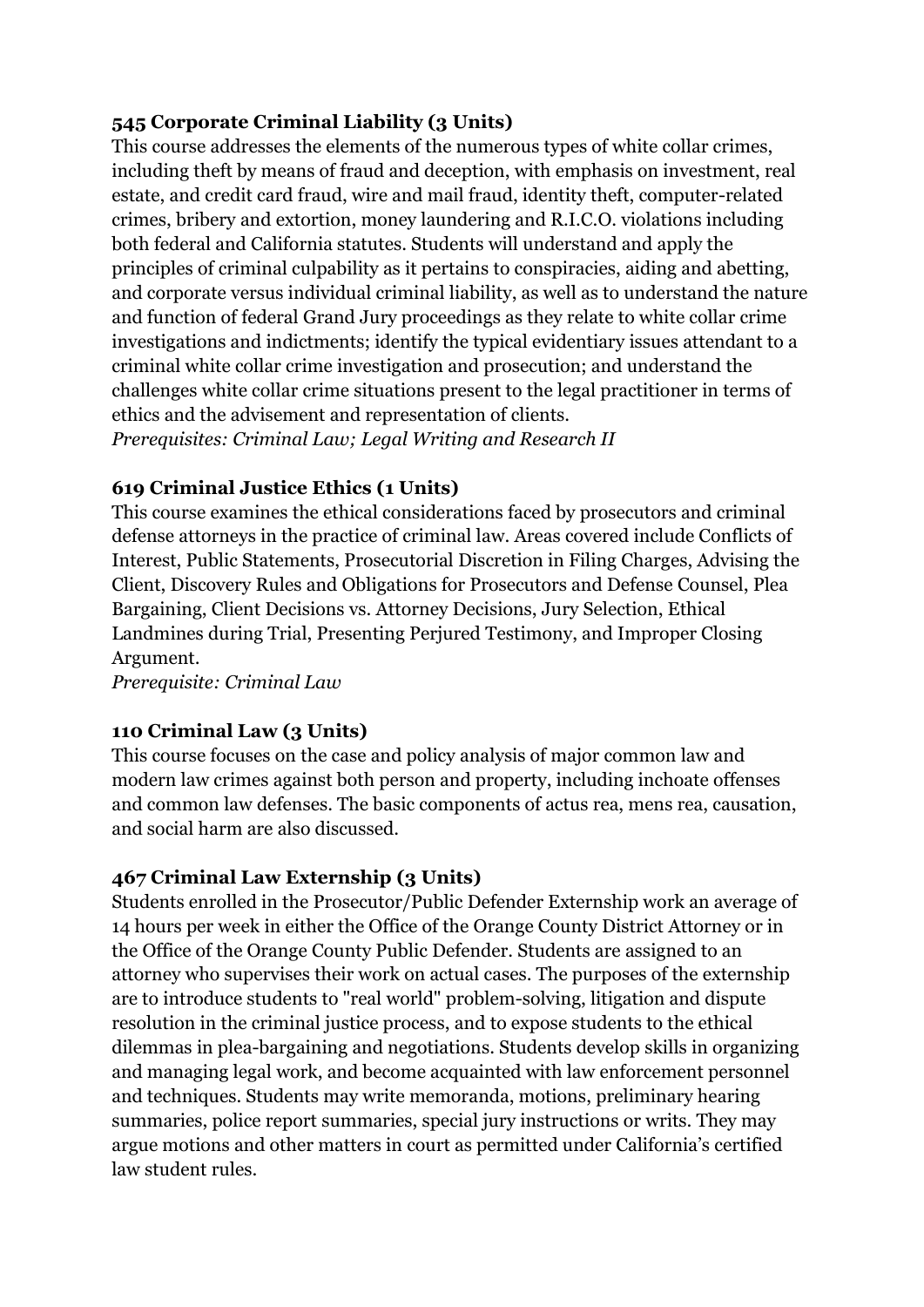#### *Prerequisite: Criminal Procedure; Evidence*

# **311 Criminal Procedure (3 Units)**

This course studies the constitutional analysis of search and seizure, selfincrimination, confessions, suspect identification, and the right to counsel. The course focuses on the role of the 4th, 5th, and 6th Amendments in balancing individuals' rights with governmental interests. *Prerequisite: Criminal Law*

## **400 Domestic Violence (3 Units)**

This course focuses on the legal and socio-political underpinnings of violence against women by intimate partners. The course integrates various doctrinal areas of the law, including but not limited to, family law, criminal law in prosecuting batterers and battered women, tort law as it relates to municipal liability for failure to protect battered women, and the nexus between mother and child abuse within the context of failure to protect cases in both the civil and criminal context. Moreover, because the course contains a practical component, students will learn client interviewing, drafting of original petitions for orders of protection and crafting a theory of prosecution through the use of forensic psychological theories of domestic violence. *Prerequisites: Criminal Law; Legal Writing and Research II*

## **213 Evidence (4 Units)**

This course studies the laws of evidence relating to relevancy, special exclusionary rules, the hearsay rule and its exceptions, judicial notice and privileges, the opinion rules, authentication and the best evidence rule, impeachment and rehabilitation, presumptions, burdens of proof, and character evidence. *Prerequisite: Civil Procedure II*

#### **520 and 521 Externship Seminar (2 Units)**

Your work at an externship can be a heady experience. Much happens quickly, and you will feel there are not enough hours in the day to do everything you must do to adequately represent a client or assist a judge. Sometimes you just need to step back and reflect on what you are doing. That is the function of the Classroom Component of each Externship. Taught by the Externship Faculty Director, the classroom component allows you to reflect on your placement experiences, to enhance your awareness of the professional responsibility issues you will encounter in the Placements, and to take advantage of additional opportunities to improve specific professional skills. A key component of this reflection is the journal each student is required to keep during the course of the semester. You must satisfactorily complete the Classroom Component of an Externship to receive any credit for the Placement. *Prerequisite: concurrent enrollment in Externship*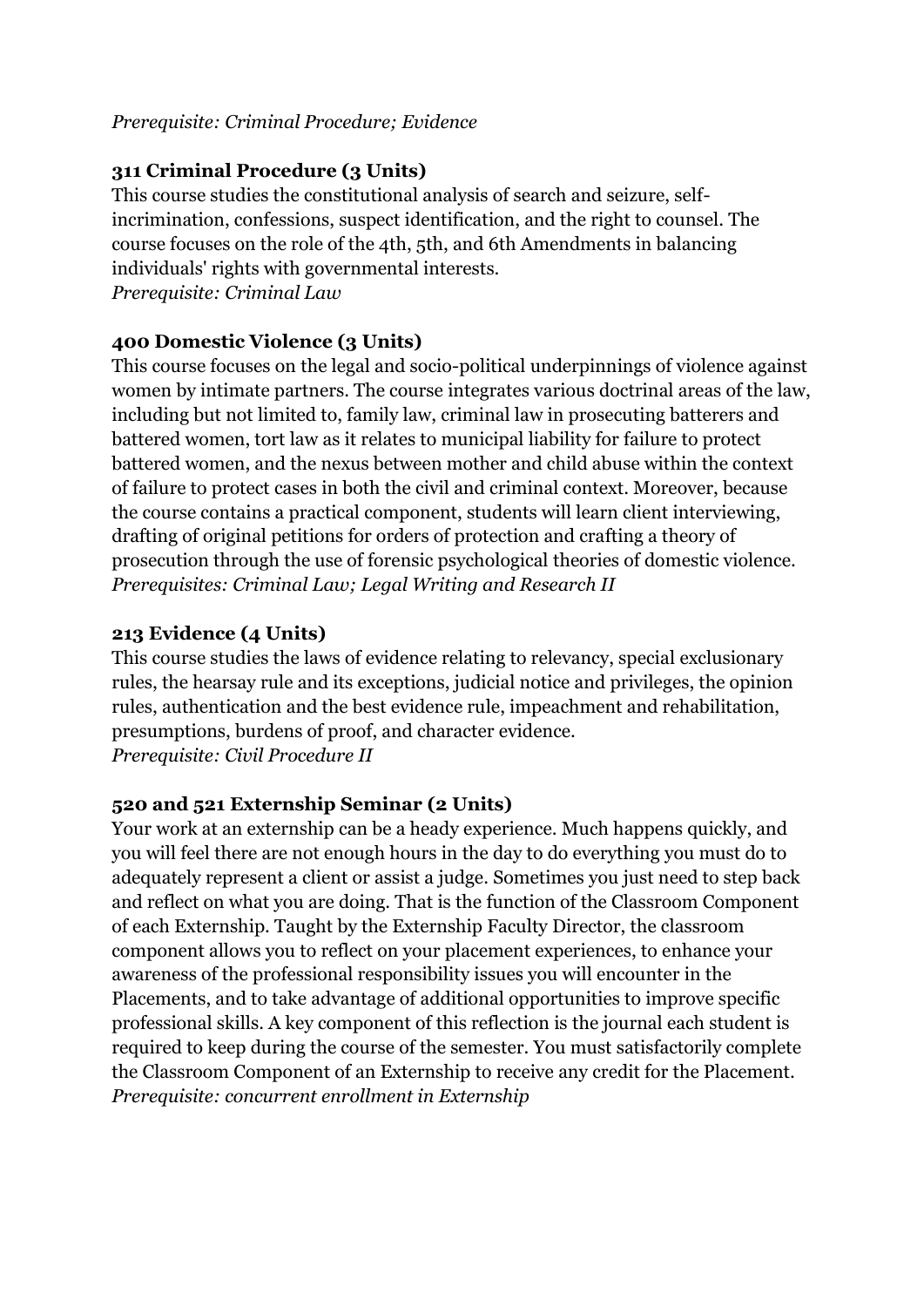# **437 Family Law and Skills (2/1 Units)**

This course surveys the law of interpersonal relationships in a family context. Substantive and procedural topics and issues include creation of a marital relationship; rights and responsibilities of marital partners; termination of marriage; capacity to marry; premarital, postnuptial, and marital termination agreements; marital property rights; child custody, timeshare, and support; spousal support; and miscellaneous family law topics including ethical issues unique to family law, family law tax issues, and issues arising from non-marital relationships. *Prerequisite: Legal Writing and Research II; Co-requisite: Family Law Skills*

# **250 Federal Income Taxation (3 Units)**

This course provides an overview of the fundamentals of federal income taxation, including income, exclusions, basis, assignment of income, and deductions. *Prerequisite: Legal Writing and Research II*

# **440 Immigration Law and Skills (2/1 Units)**

This course, one of the law school's newest hybrid courses that combine the teaching of doctrine and skills, covers immigration law, policies, and procedures as well as select lawyering skills such as client interviewing and counselling, fact investigation, and oral advocacy. It includes the constitutional basis for regulating immigration into the United States, and, to some extent, the constitutional rights of noncitizens in the country; the contours of the immigration bureaucracy; the admission of noncitizens into the U.S.; the deportation and exclusion of noncitizens; refugee and asylum law; administrative and judicial review; citizenship and naturalization; and undocumented migration. Students must enroll in both the 2-credit Immigration Law course as well as the 1-credit skills course for a total of 3 credits. *Prerequisite: Legal Writing and Research II*

# **442 Intellectual Property (3 Units)**

This course introduces students to various state and federal doctrines that afford protection for creative works, including the right of publicity, unfair competition, copyrights, patents, trademarks and trade secrets. *Prerequisite: Legal Writing and Research II*

# **101 Introduction to Legal Methods (1 Units)**

This course develops critical law school and lawyering skills, including identifying legal issues; understanding and using rules of law; using and analyzing facts; reading, understanding, and applying statutes, judicial opinions, and legal rules; and expressing, both orally and in writing, ideas and understanding regarding legal issues.

*Prerequisite: None*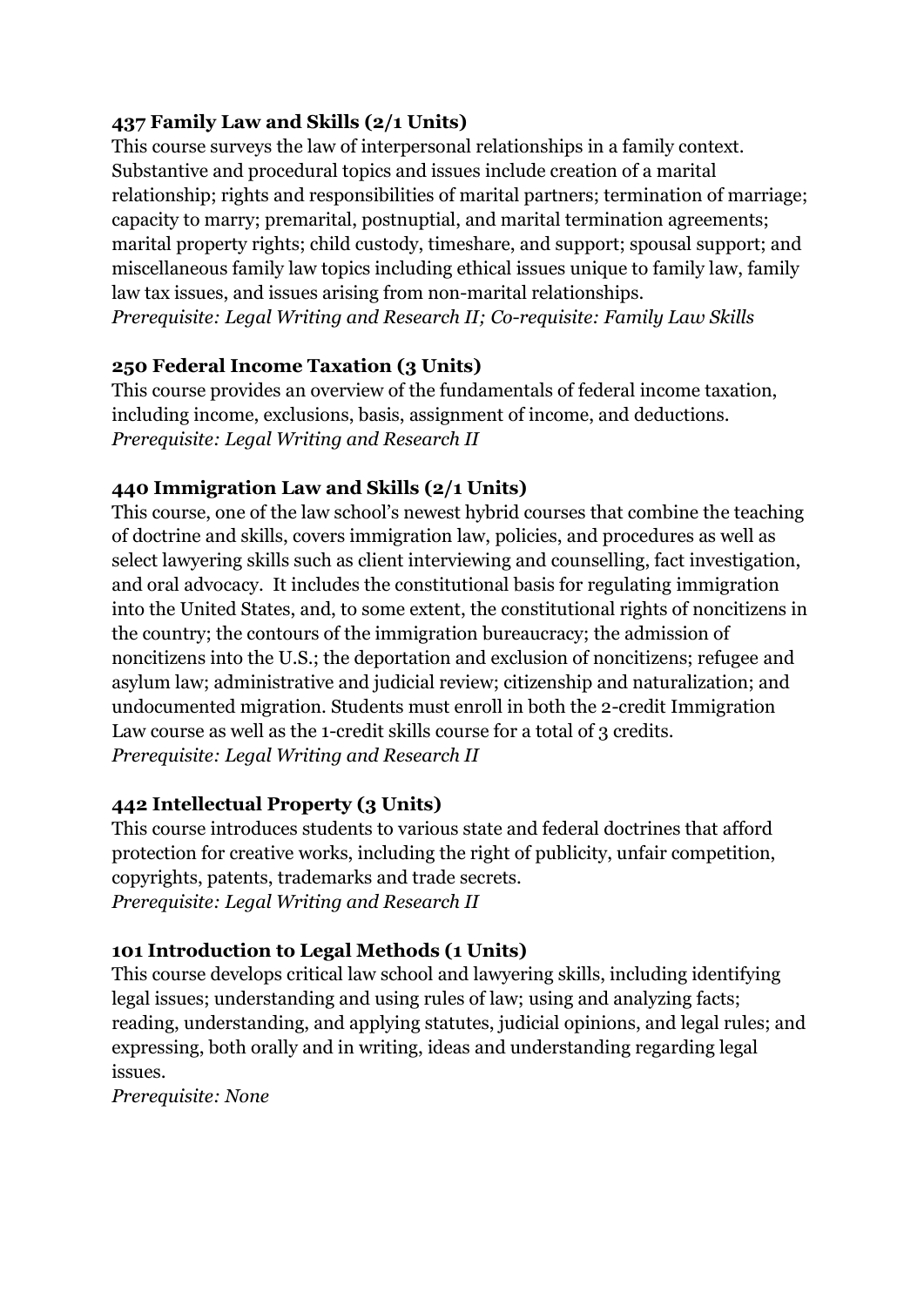# **488 Interviewing and Counseling (2 Units)**

This course provides students an opportunity to develop skills in interviewing, counseling, fact finding, and problem solving in a variety of litigation and transactional settings. Students will engage in simulated client counseling sessions in which they will be required to provide the "client" meaningful expertise that incorporates legal analysis with economic and ethical considerations that will shape the legal strategy developed for the client. Emphasis will be placed on the values of professionalism and the ability to integrate non-legal concerns into client representation; counseling (including active listening, questioning, and information gathering) and problem solving.

*Prerequisite: Legal Writing and Research II*

# **580 Law of Vice (3 Units)**

This course studies traditional "vice" behaviors, focusing specifically on individual sexual practices, prostitution, alcohol, drugs, pornography, and gambling. It examines whether, and to what extent, criminalization is warranted, and explores the value (if any) of regulation of these offenses. Students will critically analyze case law, statutes, and policy decisions constructing these vice crimes, with an eye toward the future legal landscape of the United States.

*Prerequisites: Criminal Law; Legal Writing and Research II*

# **510 Law Review (0-1 Unit)**

Participation requirements may include technical editing, writing a note, or writing and editing the Year in Review section of the publication. Completion of a written product for Law Review will receive Upper Level Writing Requirement credit if a member of the faculty certifies in writing to the Associate Dean of Academic Affairs that the student has met all of the requirements.

*Prerequisite: Invitation Only*

# **125 Legal Writing & Research I (3 Units)**

This course focuses on the fundamental lawyering skills of objective legal analysis, case synthesis, legal research and citation, professional responsibility, and writing in the form of office memoranda. During the semester, the students are required to complete several research and writing assignments to learn and reinforce these foundational skills. The assignments increase in length and complexity as the semester progresses and as the students' knowledge and skill level increases. *Prerequisite: None*

# **126 Legal Writing & Research II (3 Units)**

This course introduces students to the art of oral and written advocacy, and reinforces the skills students were introduced to in LWR I, including legal research, analysis, and proper citation. Students will learn to prepare various types of persuasive documents including settlement letters and court briefs. The course culminates in a moot court competition.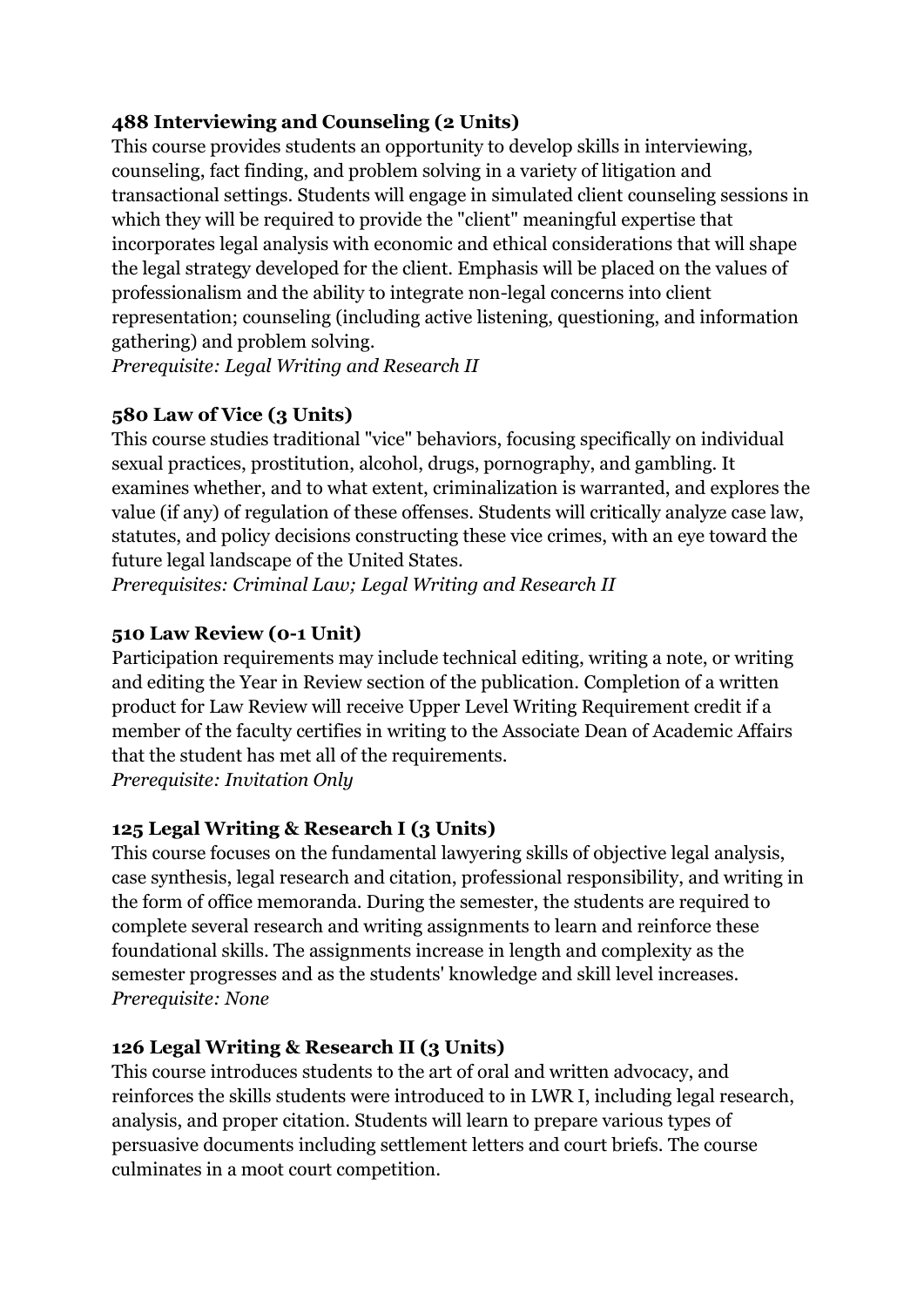## *Prerequisite: Legal Writing and Research I*

# **461 Mediation (2 Units)**

This course is designed to familiarize students with mediation applications and the communication skills used in mediation. Students participate in simulated hypothetical situations to develop responses to issues of client counseling, facilitation, and problem solving.

*Prerequisite: Professional Responsibility (or concurrent enrollment)*

# **551 Medical Malpractice (3 Units)**

This course introduces students to a variety of topics related to patient care and physician liability for negligence. The course will cover the patient-physician relationship and give special attention to medical malpractice litigation. Topics covered include the professional standard of care, causation, the role of expert witnesses in the litigation process, and the computation of damages for patient injuries. Students will learn special rules California has instituted relating to medical negligence actions. The course will also explore the roles hospitals and professional licensing boards play to ensure physicians are providing quality medical care. *Prerequisites: Torts I and II, Civil Procedure I and II, Professional Responsibility*

# **505A Moot Court (0-1 Unit)**

The Moot Court Program encourages the development of skills in brief writing and oral advocacy and recognizes those students who excel in developing these skills. *Prerequisite: Invitation Only*

# **463 Negotiations (2 Units)**

This course introduces students to the theory, practice, science, and art of negotiations. After completing the course, students will have both a knowledge of negotiation skills and also some experience in how those skills should be effectively used. Students are given problems throughout the semester and are assigned to negotiate settlements with other class members. *Prerequisite: Legal Writing and Research II*

# **151 Property I (3 Units)**

This course explores the system of real property ownership in the United States. It focuses on the system of estates in land and other doctrines concerning the rights and duties of property ownership.

*Prerequisite: None*

# **475 Race and Law (1 Unit)**

This course will examine the role of law in the creation and continuation of race in the United States. Among the topics to be examined are slavery, the development of equal protection in race related questions, modern race discrimination and legislative and judicial efforts to address racial issues.